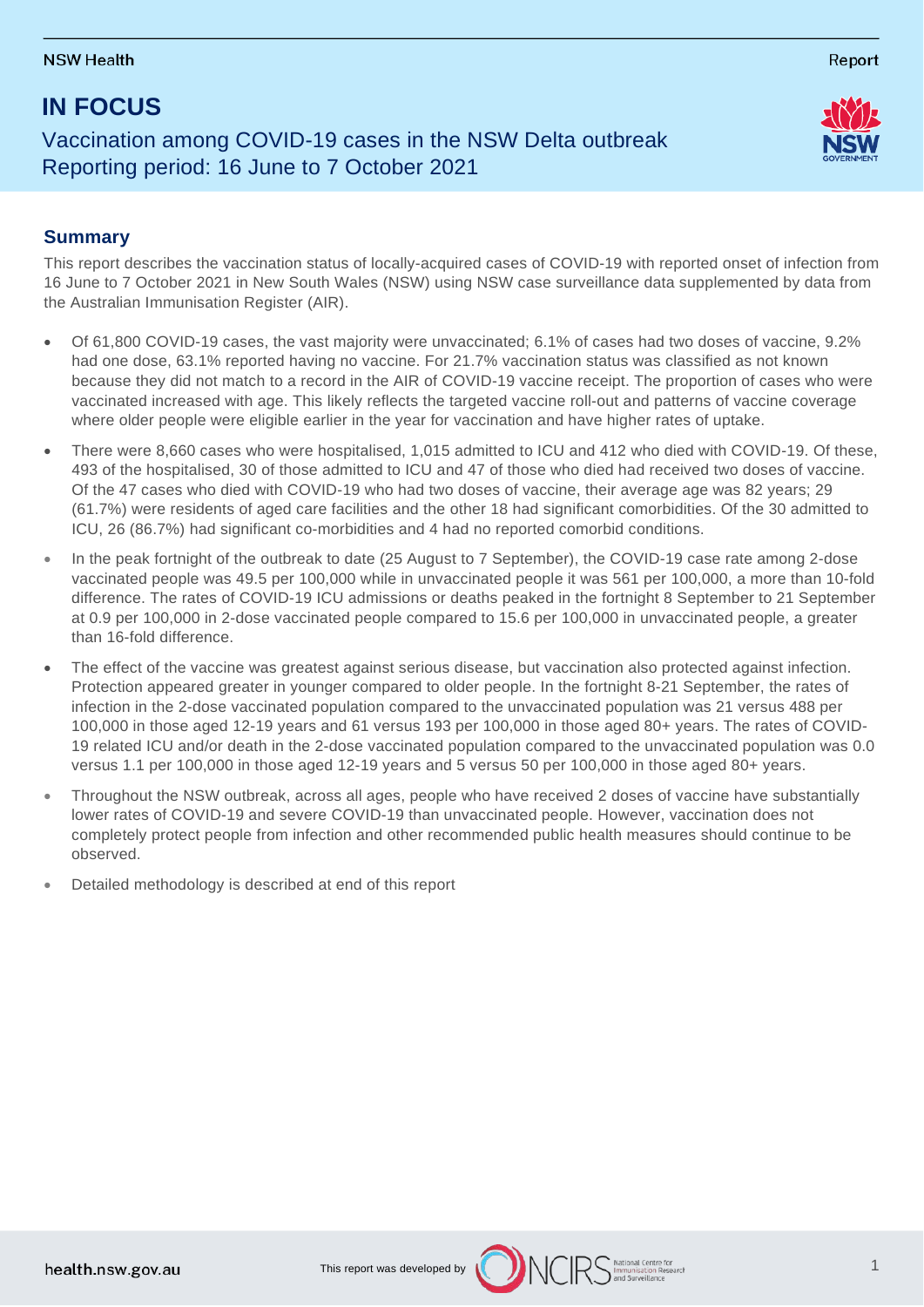# **IN FOCUS**

Vaccination among COVID-19 cases in the NSW Delta outbreak Reporting period: 16 June to 7 October 2021

## **COVID-19 vaccination status**

**Number and proportion of NSW COVID-19 cases with onset date from 16 June to 7 October 2021 by valid vaccine doses received**

| Valid dose number* | <b>Number of cases</b> | <b>Proportion of cases</b> |
|--------------------|------------------------|----------------------------|
| None**             | 39,017                 | 63.1%                      |
| One dose           | 5,668                  | 9.2%                       |
| Two doses          | 3,736                  | 6.1%                       |
| <b>Unknown</b>     | 13,379                 | 21.7%                      |
| <b>Total</b>       | 61,800                 | 100.0%                     |

*\*COVID-19 vaccines administered in NSW during this period were either Vaxzevria (AstraZeneca) or Comirnaty (Pfizer).*

*\*\*Of 39,017 cases categorised as having no doses received, 28,927 (74.1%) were reported as having no vaccine, while others had received vaccine dose/s but the interval from receipt to onset of disease was too short to be potentially effective.* 

Interpretation: The majority of people with COVID-19 had not received a single vaccine dose at least 21 days prior to disease onset (39,017; 63.1%) or vaccine receipt was classified as unknown (13,379; 21.7%). Where at least one valid vaccine dose had been received, this was more often a single dose (5,668; 9.2%) than two doses (3,736; 6.1%).



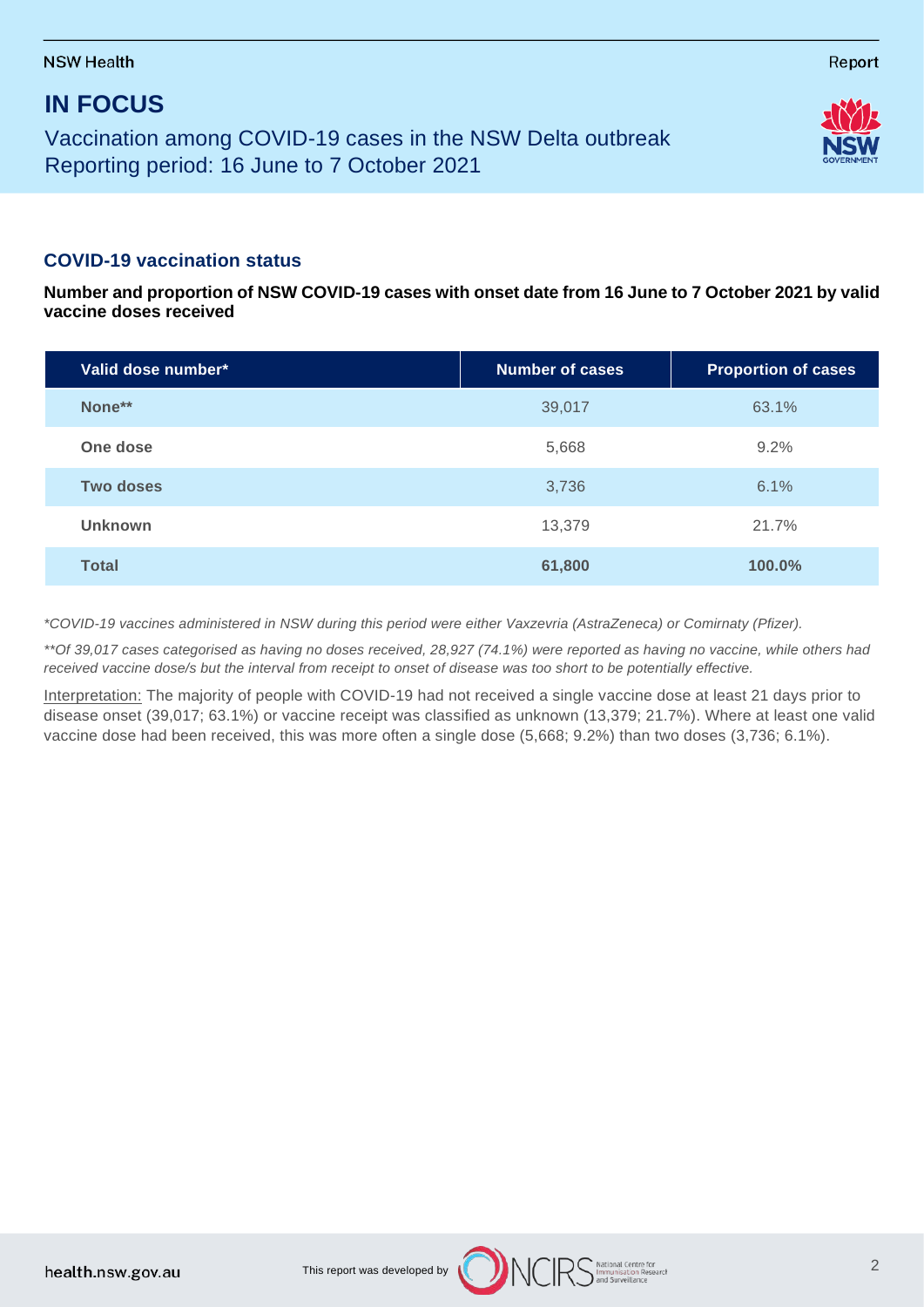## **IN FOCUS**

Vaccination among COVID-19 cases in the NSW Delta outbreak Reporting period: 16 June to 7 October 2021

## **Vaccination status by age group**

**Number and proportion of cases by age group and vaccine doses received (16 June to 7 October 2021)**

| Age group (years) | <b>None</b> | 1 dose | 2 dose | Unknown† | <b>Total</b> |
|-------------------|-------------|--------|--------|----------|--------------|
| $0-9(n)$          | 6,253       | 0      | 0      | 2,951    | 9,204        |
| (% )              | 67.9        | 0.0    | 0.0    | 32.1     | 100.0        |
| $10-19(n)$        | 6,917       | 280    | 29     | 2,720    | 9,946        |
| (% )              | 69.6        | 2.8    | 0.3    | 27.4     | 100.0        |
| $20-29(n)$        | 8,595       | 1,189  | 470    | 2,404    | 12,658       |
| (% )              | 67.9        | 9.4    | 3.7    | 19.0     | 100.0        |
| $30-39$ (n)       | 6,766       | 1,325  | 650    | 2,006    | 10,747       |
| (% )              | 63.0        | 12.3   | 6.1    | 18.7     | 100.0        |
| $40 - 49$ (n)     | 4,640       | 947    | 658    | 1,454    | 7,699        |
| (% )              | 60.4        | 12.3   | 8.6    | 18.9     | 100.0        |
| $50-59$ (n)       | 3,282       | 795    | 721    | 948      | 5,746        |
| (% )              | 57.2        | 13.8   | 12.6   | 16.5     | 100.0        |
| $60 - 69$ (n)     | 1,553       | 658    | 518    | 518      | 3,247        |
| (% )              | 47.8        | 20.3   | 16.0   | 16.0     | 100.0        |
| $70-79$ (n)       | 627         | 310    | 389    | 243      | 1,569        |
| (% )              | 40.0        | 19.8   | 24.8   | 15.5     | 100.0        |
| $80 - 89(n)$      | 323         | 143    | 220    | 110      | 796          |
| (% )              | 40.6        | 18.0   | 27.6   | 13.8     | 100.0        |
| $90+ (n)$         | 61          | 21     | 81     | 25       | 188          |
| (% )              | 32.5        | 11.2   | 43.1   | 13.3     | 100.0        |
| Total (n)         | 39,017      | 5,668  | 3,736  | 13,379   | 61,800       |
| $( \% )$          | 63.1        | 9.2    | 6.1    | 21.7     | 100.0        |

*Percentages may not add to 100% due to rounding.*

*† Those with unknown vaccination status were classified as such because they did not match to a record of COVID-19 vaccine receipt in the AIR but this is most likely because they were unvaccinated (see Methods p11).*

Interpretation: The proportion of COVID-19 cases who were vaccinated with either one or two doses of vaccine was very small overall but increased with increasing age from 0% in those aged 0 to 9 years, 3.1% in 10-19 years to 45.6% in those 80-89 years and 54.3% in those aged 90+ years. This reflects vaccination coverage, which due to the nature of the rollout was substantially higher in older people earlier in the outbreak.



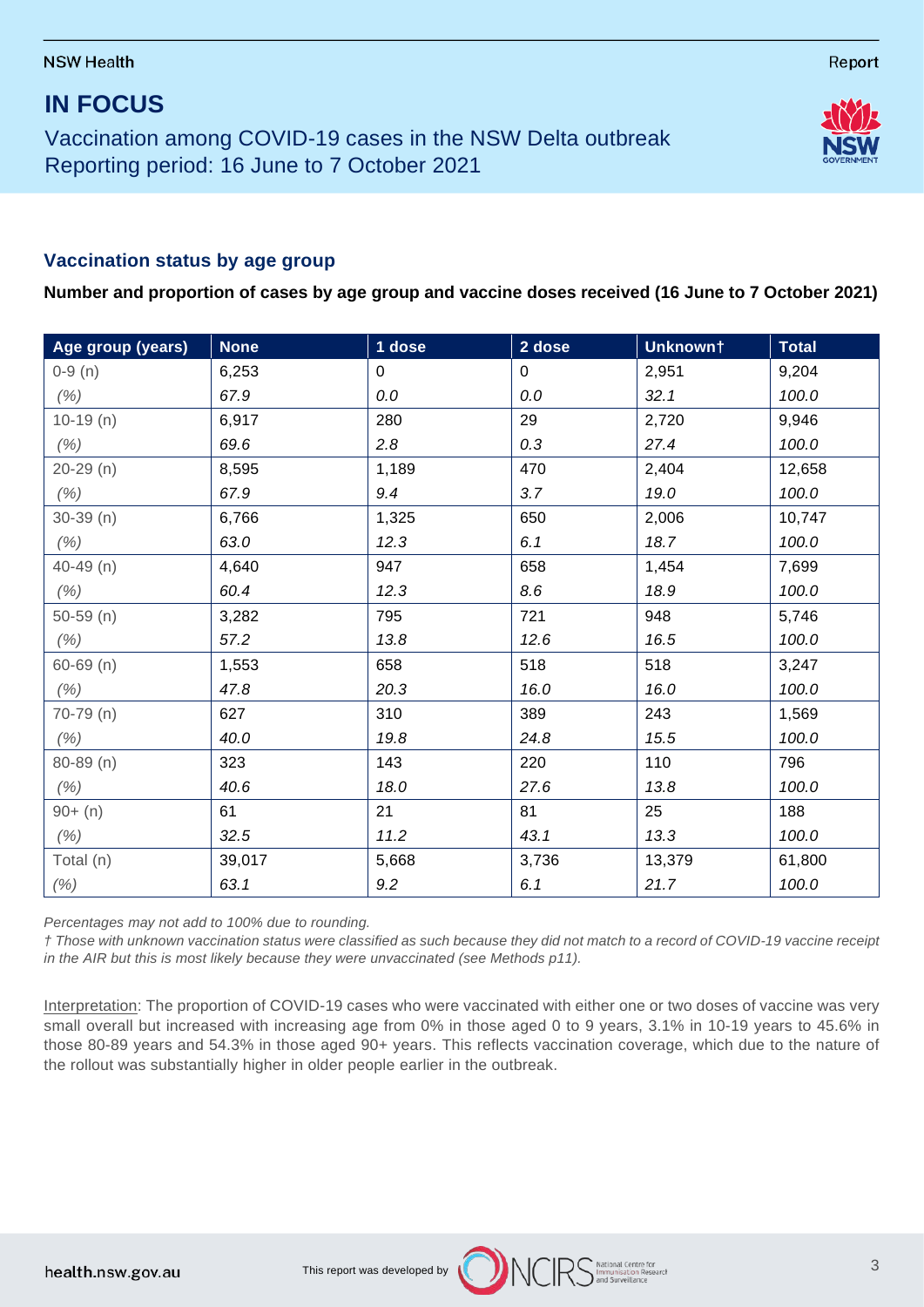Vaccination among COVID-19 cases in the NSW Delta outbreak Reporting period: 16 June to 7 October 2021

## **COVID-19 vaccination status by disease severity and age group**

**Number and proportion of cases by age group, disease severity and vaccine doses received (16 June to 7 October 2021)**



*†Not all cases were hospitalised due to COVID-19 severity; in particular those at the extremes of age (ie elderly and children) may have been hospitalised for monitoring, infection control purposes, or social reasons.*

Interpretation: The vast majority of COVID-19 cases, and cases with more severe disease (classified as those hospitalised, admitted to ICU or who died) were not vaccinated. Only 5.7% of cases who were hospitalised and 5.8% of those who were admitted to ICU or who died had received 2 doses of vaccine. The proportion of cases and serious cases who were vaccinated increased with age, but this likely relates to vaccination coverage, which due to the nature of the rollout was substantially higher in older people.

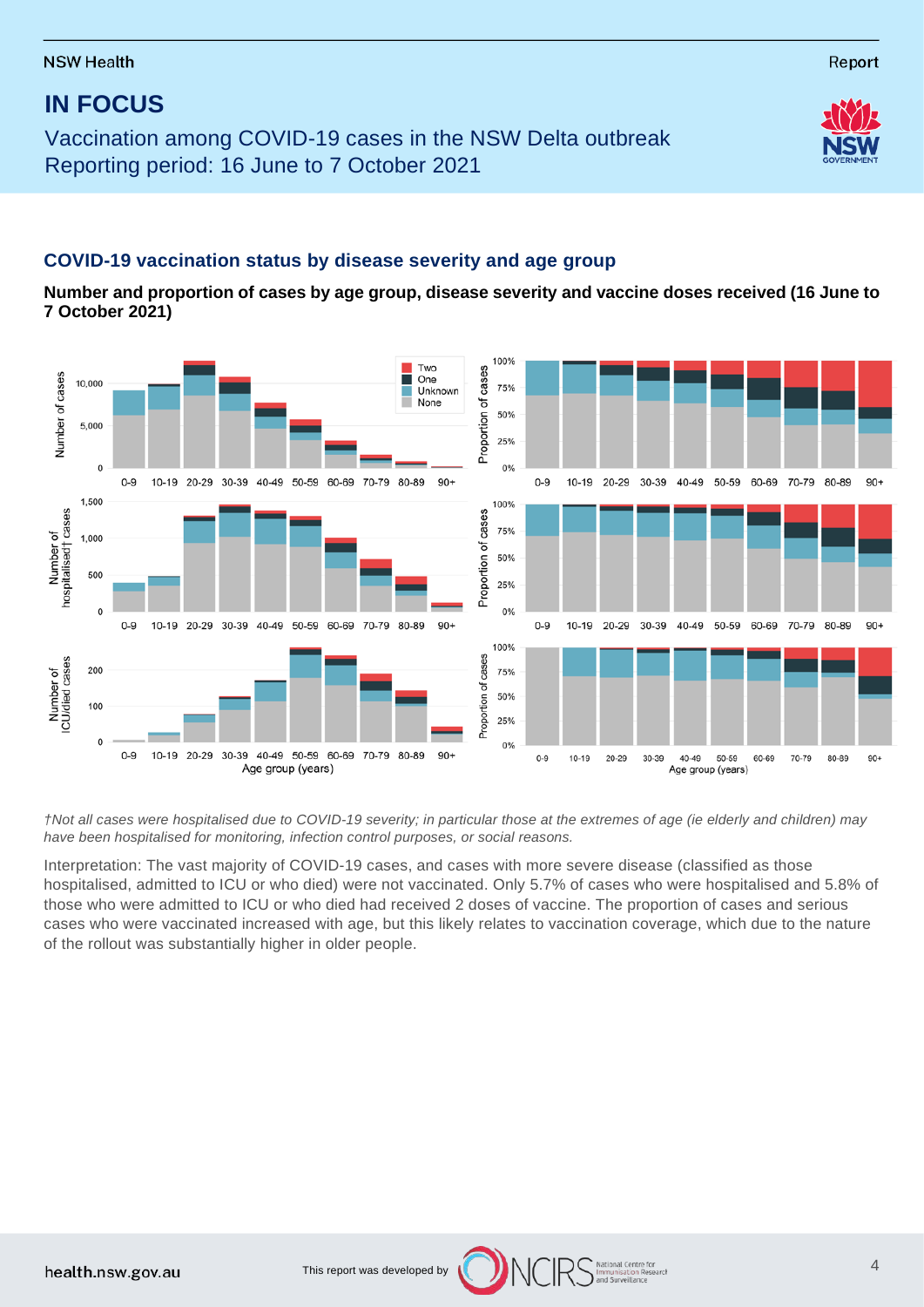## **IN FOCUS**

Vaccination among COVID-19 cases in the NSW Delta outbreak Reporting period: 16 June to 7 October 2021



| <b>Characteristics of people with COVID-19</b><br>who had 2 vaccine doses | <b>Hospitalised</b><br>$(N=8,660)$ | <b>Admitted to ICU</b><br>$(N=1,015)$ | <b>Died</b><br>$(N=412)$ |
|---------------------------------------------------------------------------|------------------------------------|---------------------------------------|--------------------------|
| <b>Number</b>                                                             | 493                                | 30                                    | 47                       |
| Mean age, years (SD)                                                      | 67(18.4)                           | 64 (12.6)                             | 82 (10.5)                |
| % female (N)                                                              | 45% (223)                          | $23\%$ (7)                            | $31\% (15)$              |

Of the 47 cases who died with COVID-19 who had two doses of vaccine, 29 (61.7%) were residents of aged care facilities and the other 18 had significant comorbidities. Of the 30 admitted to ICU, 26 (86.7%) had significant comorbidities and 4 had no reported comorbid conditions.

Interpretation: The majority of cases with very serious COVID-19, that is they were admitted to ICU or died with COVID-19, and who had two doses of vaccine were elderly and in aged care facilities or had significant underlying comorbidities.

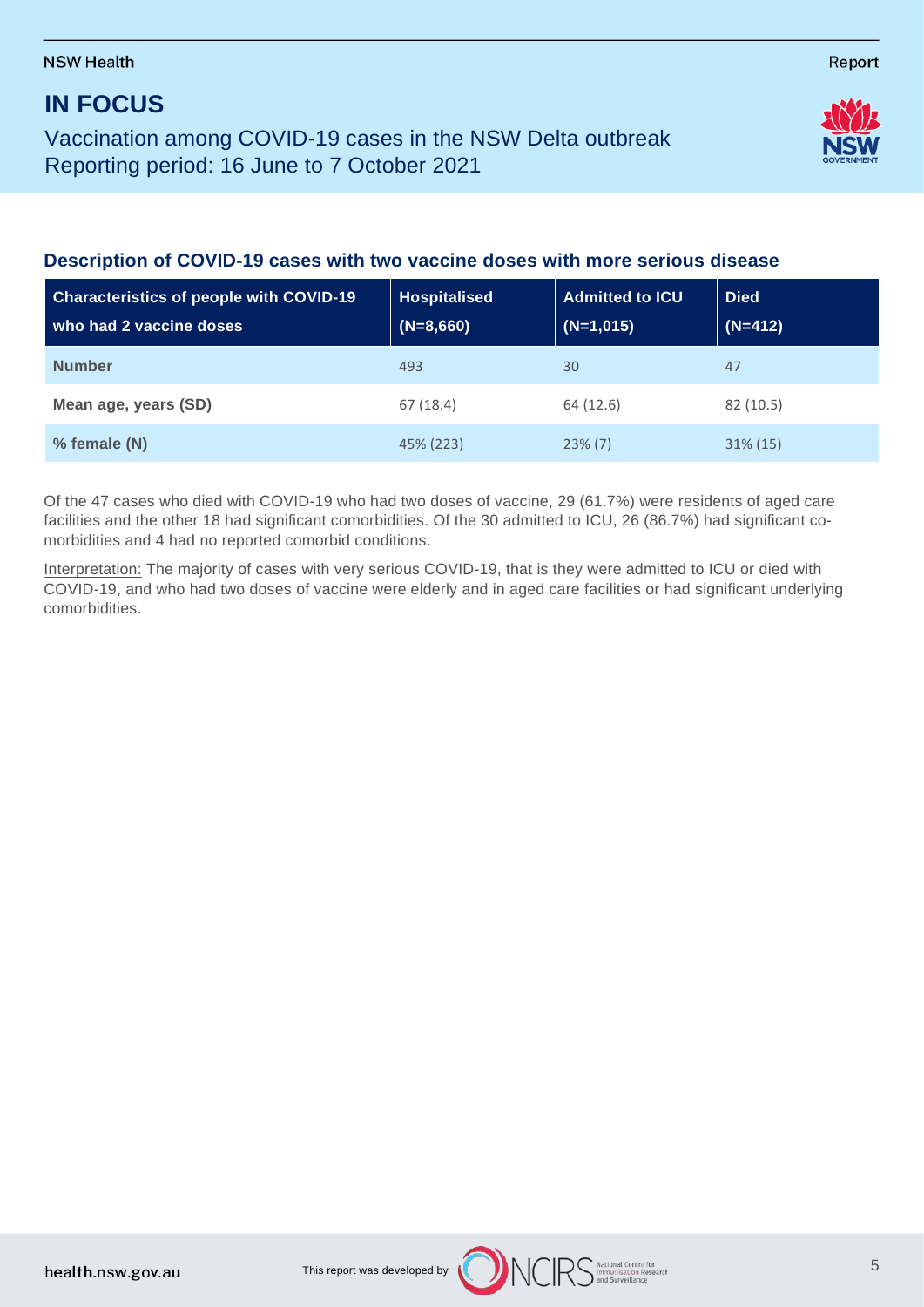Vaccination among COVID-19 cases in the NSW Delta outbreak Reporting period: 16 June to 7 October 2021

## **COVID-19 case rates by vaccination status**

**Rate of COVID-19 cases and ICU admissions/deaths amongst two dose vaccine recipients and the population who had not received a vaccine by fortnight†**



*Notes: Population and cases restricted to 12 years and older resident in Greater Sydney.* 

*† Cases with an unknown vaccination status are categorised as unvaccinated. Cases who received a single dose of vaccine,*  regardless of when it was given, or two doses but it was less than 14 days since receipt at the time of onset, are not included in the *rate analyses.* 

Interpretation: The rates of COVID-19 cases in Greater Sydney among people aged 12 years and older increased from the start of the outbreak in June 2021 and peaked in the fortnight 25 August to 7 September 2021. In the peak fortnight, the case rate among 2-dose vaccinated people was 49.5 per 100,000 whilst in unvaccinated people it was 561 per 100,000; a more than 10-fold difference. Rates of COVID-19 ICU or deaths peaked in the fortnight 8 September to 21 September 2021 at 0.9 per 100,000 in 2-dose vaccinated people compared to 15.6 per 100,000 in unvaccinated people; a greater than 16-fold difference. A description of how rates were estimated are detailed in the methods on page 9.

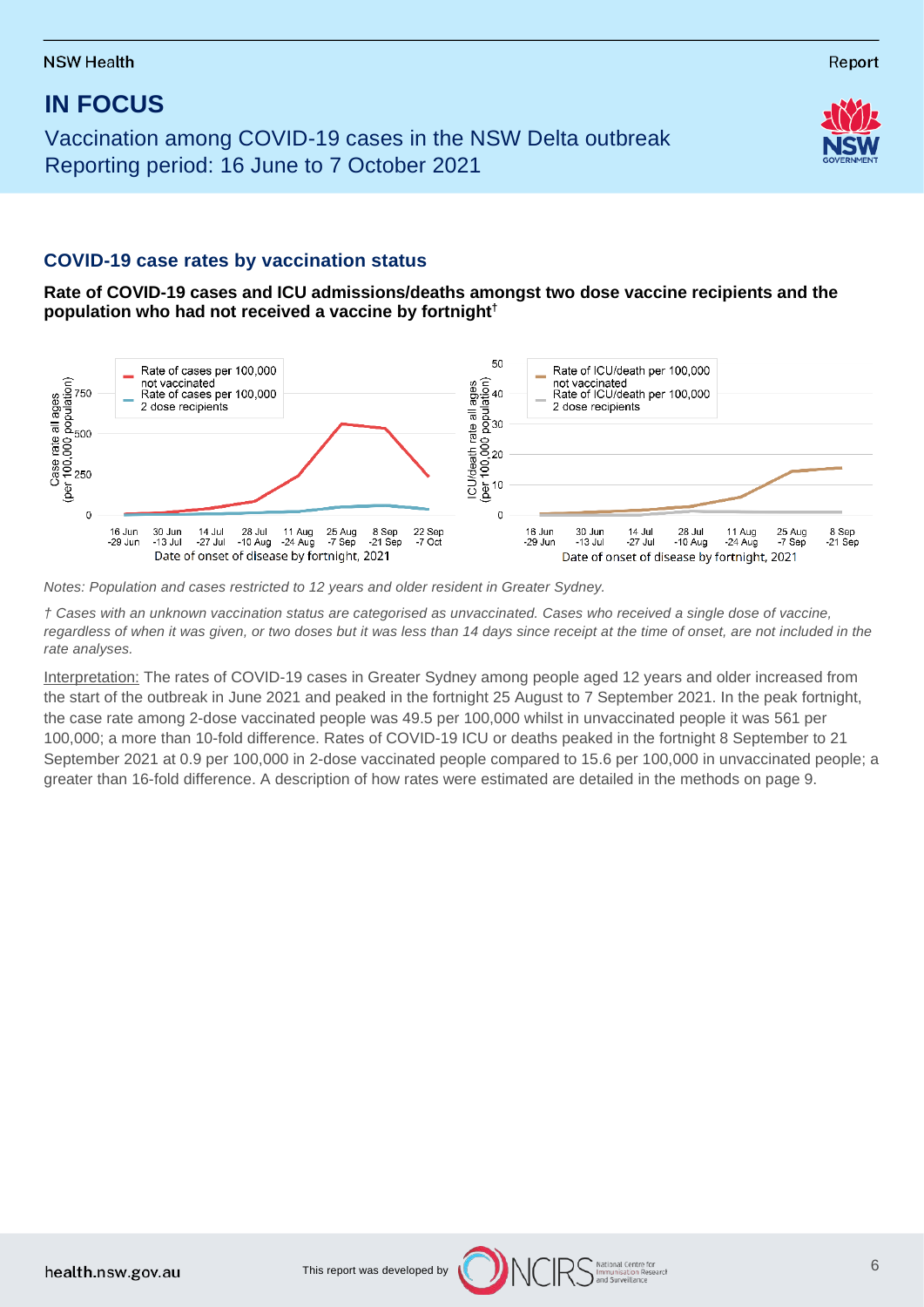Vaccination among COVID-19 cases in the NSW Delta outbreak Reporting period: 16 June to 7 October 2021



### **Rate of COVID-19 cases and ICU admissions/deaths amongst two dose vaccine recipients and the population who had not received a vaccine by age group and onset fortnight†**

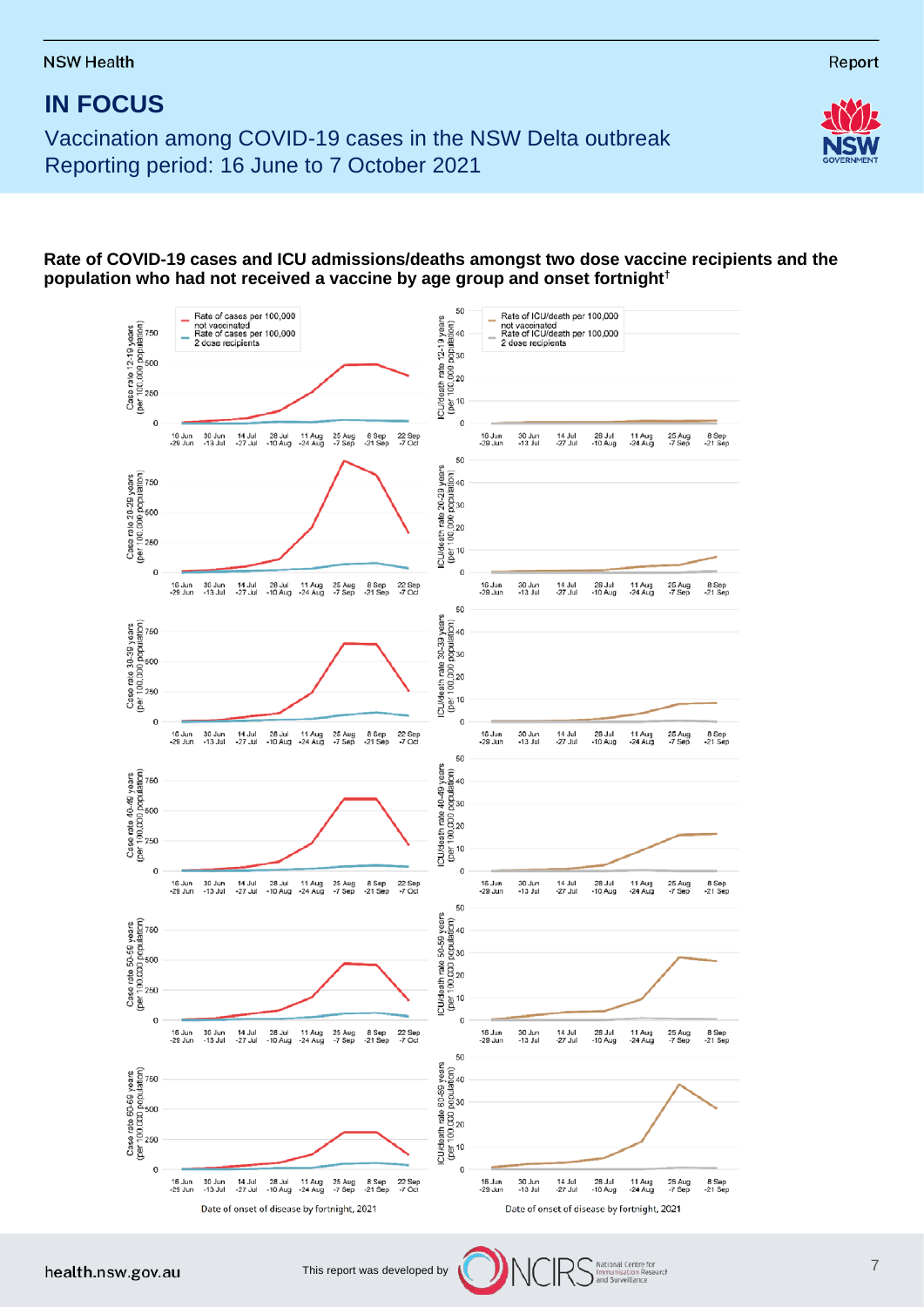# **IN FOCUS**

Vaccination among COVID-19 cases in the NSW Delta outbreak Reporting period: 16 June to 7 October 2021



*Population and cases restricted to 12 years and older resident in Greater Sydney.* 

*† Cases with unknown vaccination status are categorised as unvaccinated (see methods). Cases who received a single dose of vaccine, regardless of when it was given, or two doses but it was less than 14 days since receipt at the time of onset, are not included in the rate analyses.* 

Interpretation: The rate of COVID-19 cases and ICU admissions/deaths was consistently lower among the vaccinated population than the unvaccinated population across all age groups although differences were less pronounced in older age groups. For the fortnight 8-21 September, the ratio of rates comparing the 2-dose vaccinated population to unvaccinated populations ranged from 0.04 (21 versus 488 per 100,000) in those aged 12-19 years to 0.32 (61 versus 193 per 100,000) in those aged 80+ years. In the same fortnight, rate ratios for serious disease ranged from 0 (0.0 versus 1.1 per 100,000) in those aged 12-19 years to 0.10 (5 versus 50) in those aged 80+ years. Noting the limitations of these data described below, these numbers suggest that the vaccine is highly effective. Effectiveness appears greater against serious disease than infection alone and in younger people compared with older people, in line with published studies from overseas.

Data Limitations: ICU admission and death from COVID-19 can lag behind case numbers so the counts and rates presented for ICU/death in the most recent fortnight may not fully account for this lag. Population denominators are based on those reported in AIR at the midpoint of the fortnight in which cases are counted. As vaccination coverage has increased rapidly in NSW throughout the period of this analysis, the denominators are imprecise and this may lead to some under- or overestimation of rates. Denominators also do not take into account those who were past cases who may no longer be susceptible. While this group is small, their size has become more significant as the outbreak has progressed. Comprehensive information on other characteristics of the cases is limited. Therefore, the rates also do not account for the fact that those most at risk of acquisition of COVID-19 (e.g. healthcare workers and residents of aged care facilities) and of severe COVID-19 (e.g. aged care residents and those with comorbidities) are more likely to have received 2 doses of vaccine earlier in the outbreak.





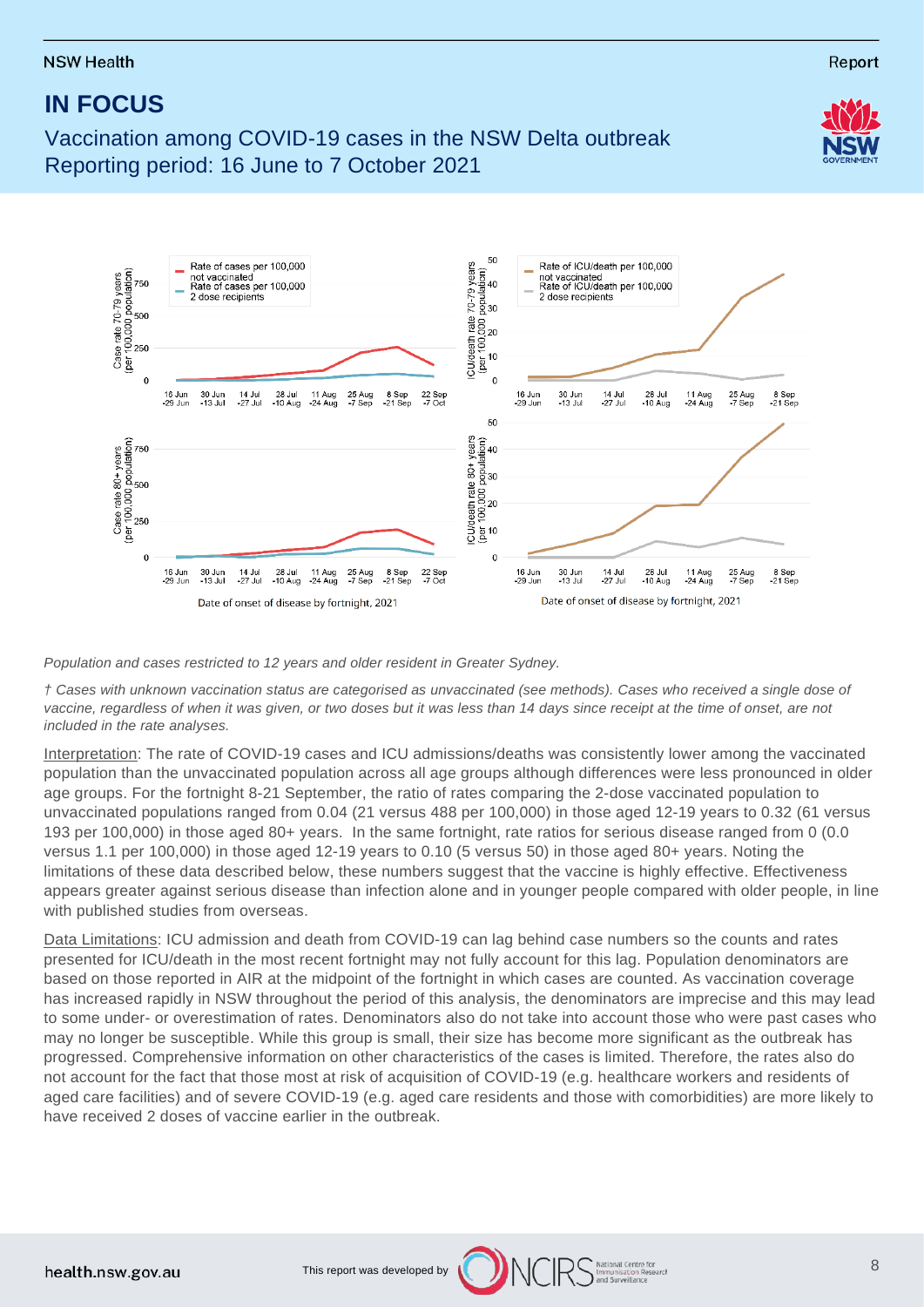## **IN FOCUS**

Vaccination among COVID-19 cases in the NSW Delta outbreak Reporting period: 16 June to 7 October 2021



Report

### **Methods**

All individuals with locally-acquired confirmed SARS-CoV-2 infection, reported in the NSW Notifiable Conditions Information Management System (NCIMS) referred to here as 'COVID-19 cases' to 8pm on 7 October 2021 with a disease onset date from 16 June 2021 were extracted.

Vaccination status was initially determined based on what was reported in NCIMS (this information is collected at interview or on case review by the public health response teams). Vaccination data was then enhanced by matching to an extract of vaccination status from the Australian Immunisation Register (AIR). The AIR data was extracted on 7 October 2021 and included all people who were NSW residents and had any record of a COVID-19 vaccine. Individuals from the AIR extract were matched to NCIMS cases using an exact match on first name, last name and date of birth. If there were data on vaccination from both sources, AIR data was used as the source of information for analysis. Where data on vaccination existed in one system only, data from that system was used, if it was sufficiently complete. In the analyses, vaccination status was classified based on the following definitions:

- **None**: Reported as either: a) no vaccine record in NCIMS and unable to link to a record of any COVID-19 vaccination in AIR, or b) interval from receipt of first vaccine dose was too short to be effective (<21 days);
- **One**: One dose of vaccine at least 21 days prior to onset date;
- **Two**: Two doses of vaccine with the second dose at least 14 days prior to diagnosis and a minimum of 14 days between the two doses;
- **Unknown**: Information on vaccination (or vaccination date) unknown in NCIMS and unable to link to an AIR record of COVID-19 vaccination.

For analyses of rates of infections (described below) the group who had received one dose of vaccine, but the interval from vaccine receipt to case diagnosis was too short to be effective (<21 days), were classified separately from those not vaccinated.

The rate of infections amongst vaccinated and unvaccinated populations was estimated in fortnightly intervals since the outbreak began (to 30 June, 14 July, 28 July, 11 August, 25 August, 8 September, 22 September and 6 October) and by age group. For this estimate, the population was restricted to those aged 12 years and older and resident in the Greater Sydney region based on Statistical Local Area. Vaccination coverage data were extracted at the median date in each fortnightly interval. Rates of infection in the unvaccinated population were estimated by dividing the number of confirmed cases who had not received a COVID-19 vaccine, or who had unknown vaccination status, by the number of individuals in AIR reported with no doses in each interval. People with unknown vaccination status were included in the no vaccine category following a detailed review of the AIR records of a sample (see below). Rates of infection in those with 2 doses of COVID-19 vaccine were estimated in a similar manner although taking into account a 14-day interval since receipt of dose 2 of the vaccine for it to be effective.

To determine the presence of comorbidities or residence in aged care among COVID-19 cases who were admitted to ICU or died and had two doses of vaccine, health records were manually reviewed.

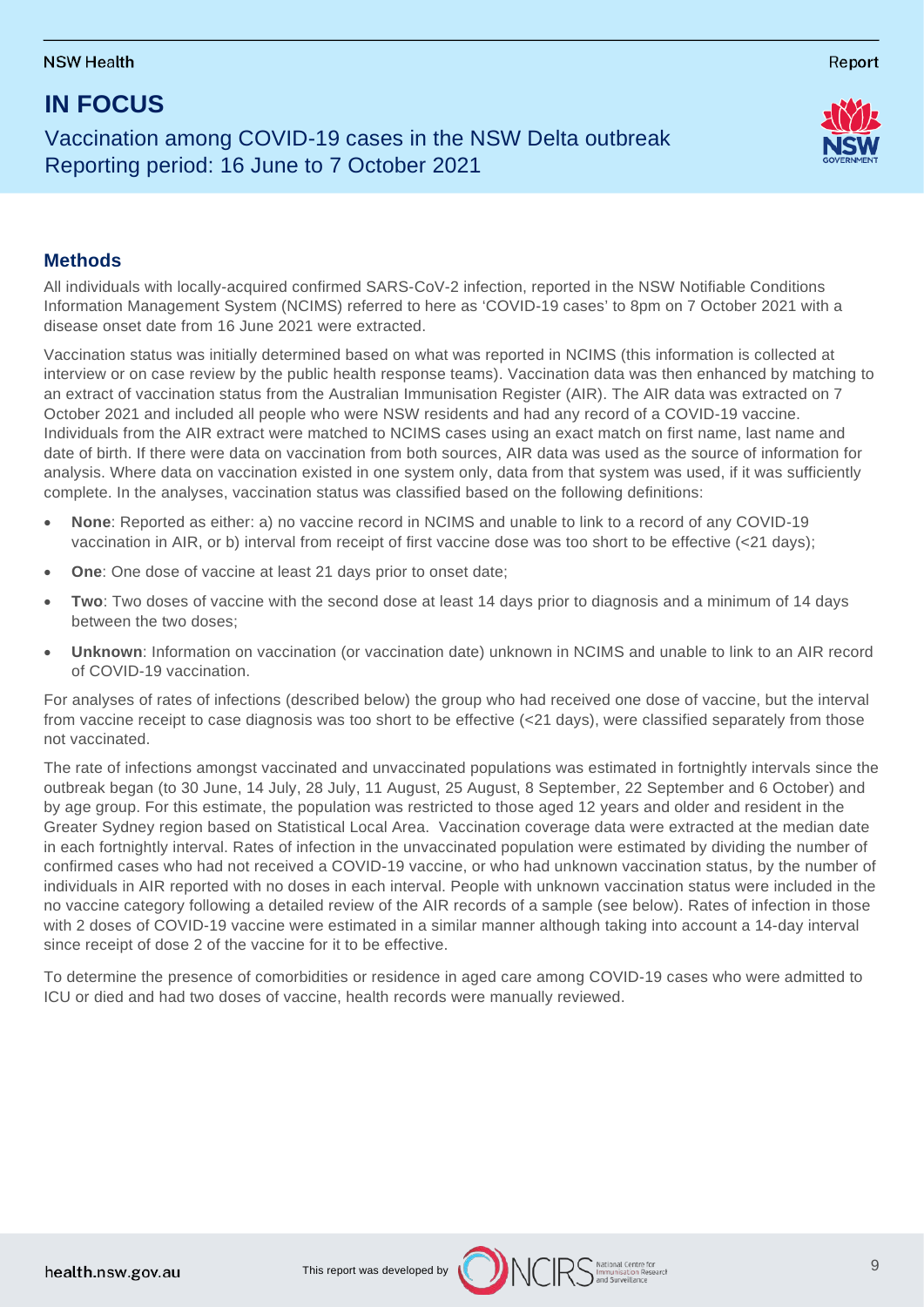## **IN FOCUS**

Vaccination among COVID-19 cases in the NSW Delta outbreak Reporting period: 16 June to 7 October 2021

## **Vaccination status – data quality**

**Date range Cases with unknown vaccination status Total cases Proportion with unknown vaccination status† 16 Jun - 29 Jun** 1 235 0.4% **30 Jun - 13 Jul** 3 824 0.4% **14 Jul - 27 Jul** 61 2,064 3.0% **28 Jul - 10 Aug** 274 4,075 6.7% **11 Aug - 24 Aug** 867 8.7% **25 Aug - 7 Sept** 4,613 17,784 25.9% **8 Sept - 21 Sept** 16,591 16,666 33.6% **22 Sept – 7 Oct\*** 1,969 10,178 19.3% **Total 13,379 61,800 21.7%**

**Table. Proportion of cases with unknown vaccination status by onset date (16 June to 7 October 2021)**

*\*Note this fortnight includes extra days (6 and 7 October)*

*† Unknowns were classified if they had unknown vaccination status in NCIMS and did not match to an AIR record of vaccination*